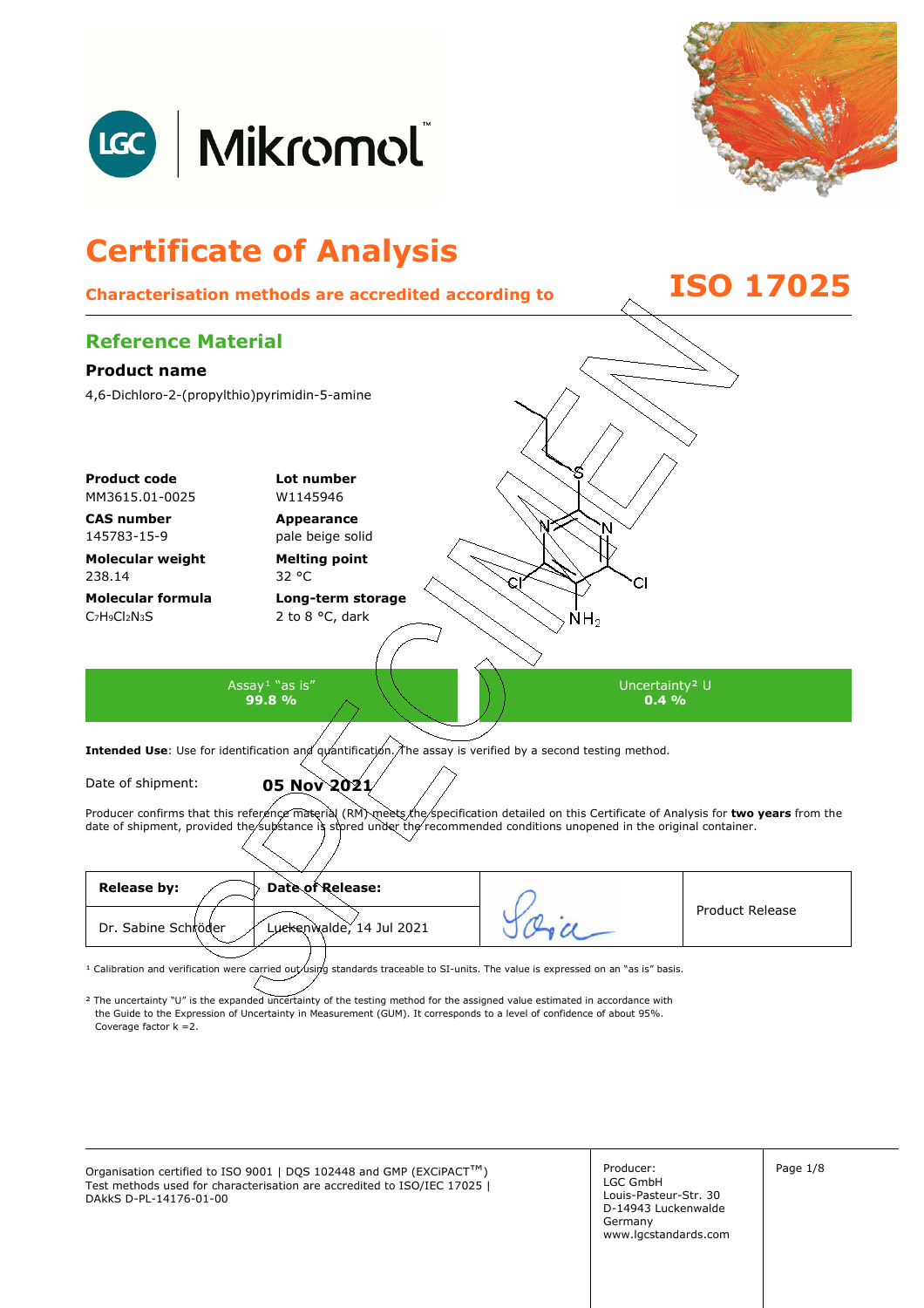

### **Product information**

This RM is intended for laboratory use only and is not suitable for human or animal consumption. This RM conforms to the characteristics of a primary standard as described in the ICH Guidelines. The values quoted in this Certificate of Analysis are the producer's best estimate of the true values within the stated uncertainties and based on the techniques described in this Certificate of Analysis. The characterisation of this material was undertaken in accordance with the requirements of ISO/IEC 17025. The identity is verified by data from international scientific literature.

## **Storage and handling**

Before usage of the RM, it should be allowed to warm to room temperature. No drying is required, as assigned values are already corrected for the content of water and other volatile materials.

Reference Material quality is controlled by regularly performed quality control tests (retests).

## **Further content**

Assigned value Purity Identity Revision table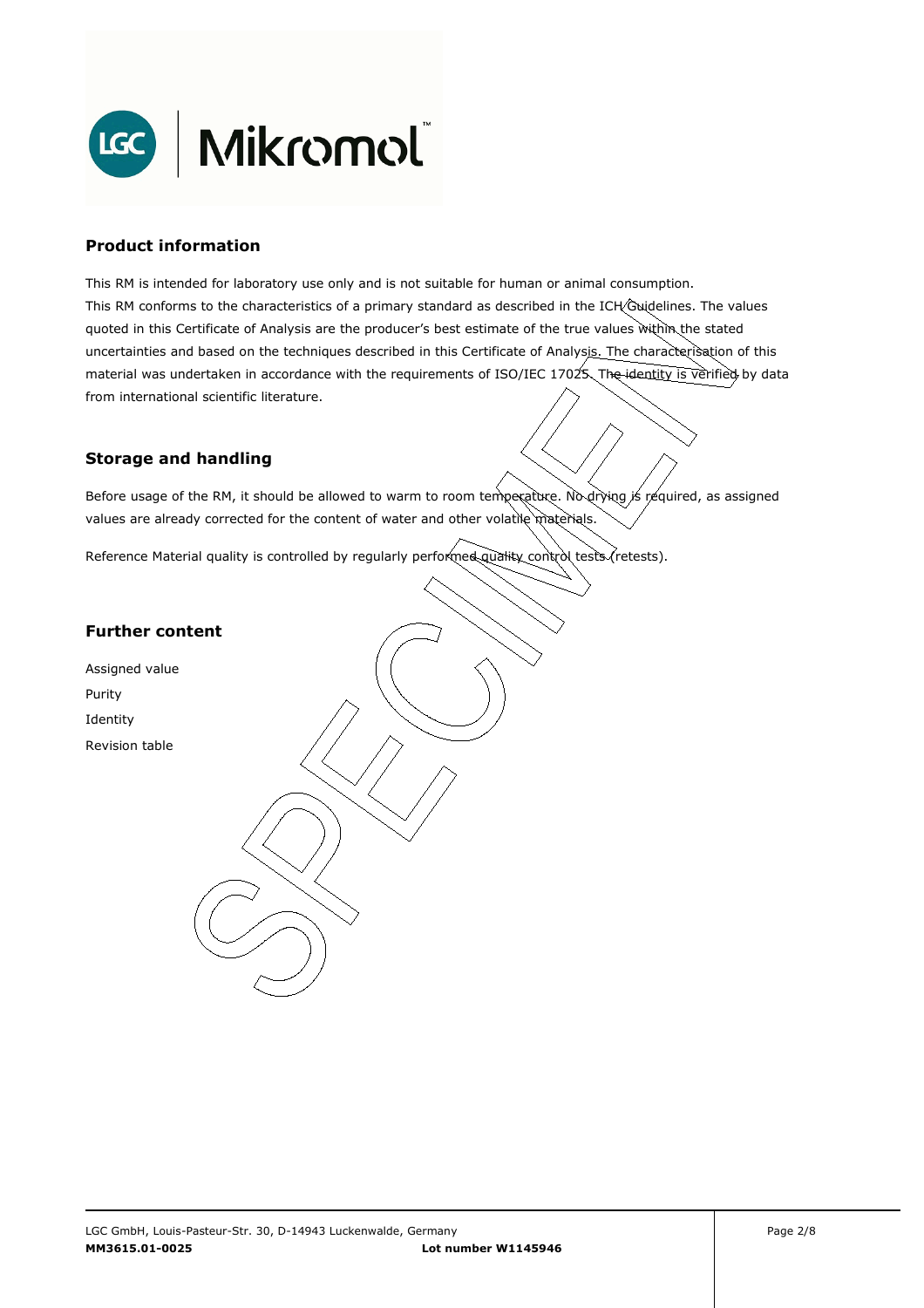

## **Assigned value**

#### **Assay "as is": 99.80 %; U = 0.37 %**

The assay "as is" is assessed by carbon titration of elemental analysis and is equivalent to the assay based on the The verified result lies inside our acceptance criteria, i.e. less than 1.0 % difference to assay assigning technique. not-anhydrous and not-dried substance. The assay is verified by 100% method/mass-balance)

For quantitative applications, use the assay as a calculation value on the  $\gamma$  as is basis". The uncertainty of the assay can be used for estimation/calculation of measurement uncertainty.

### **Method 1: Value assigning technique - carbon titration of elemental analysis**

percentage carbon found in relation to percentage carbon as calculated for molecular formula

9.80 %; U = 0.37 %

99.94 %

**Result** (mass fraction, **n = 3**)

**Method** 

**Result Method 2: Value verifying technique - 100% method 100% method (mass balance) with chromatographic purity by HPLC** 

The calculation of the 100% method follows the formula:

Purity (%) Assay (%) = (100 % - volatile contents (%)  $\chi$  / 100 %

Volatile contents are considered as absolute contributions and purity is considered as relative contribution.

Inorganic residues are excluded by additional tests.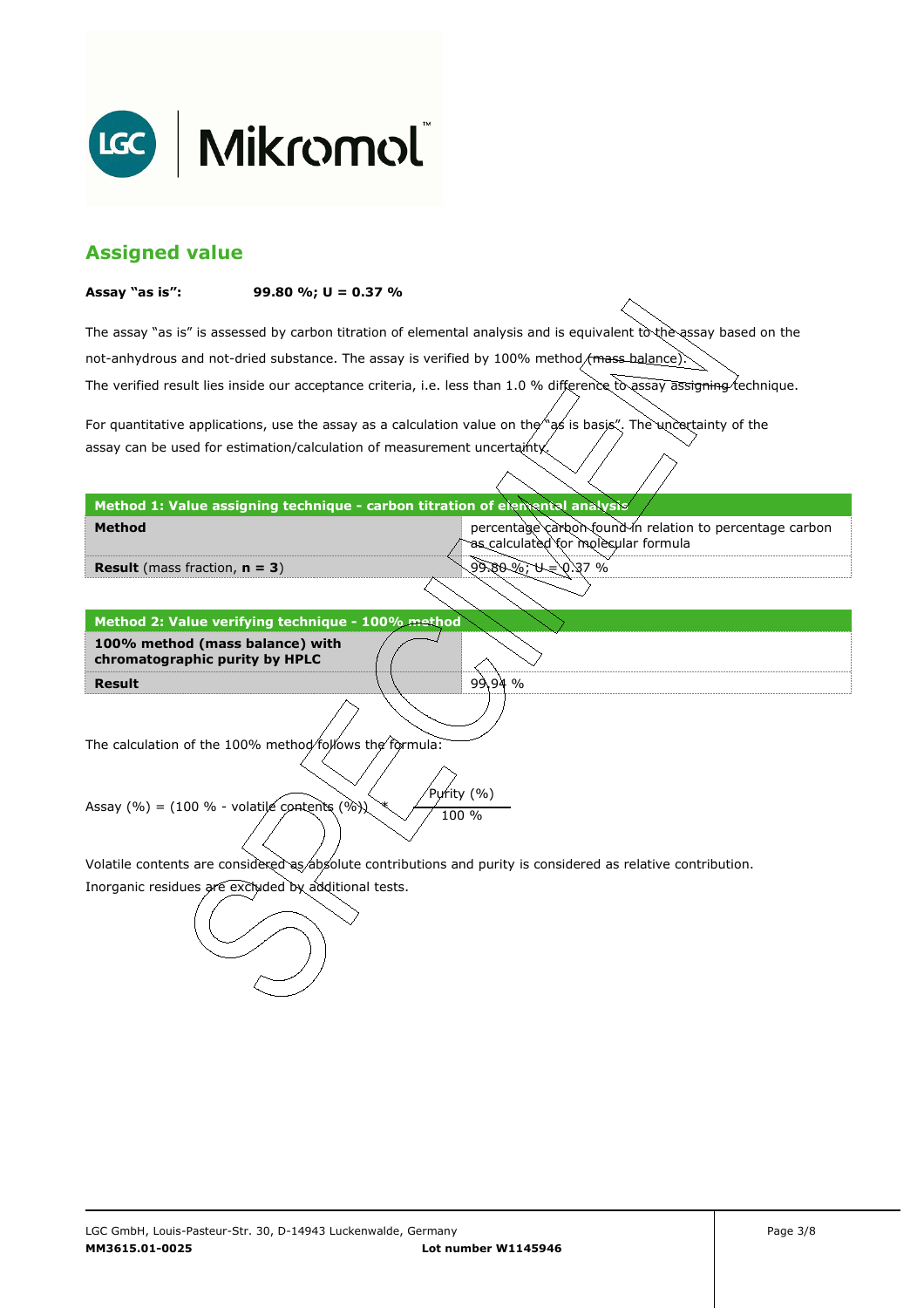

# **Purity**

**Purity by High Performance Liquid Chromatography (HPLC)** 

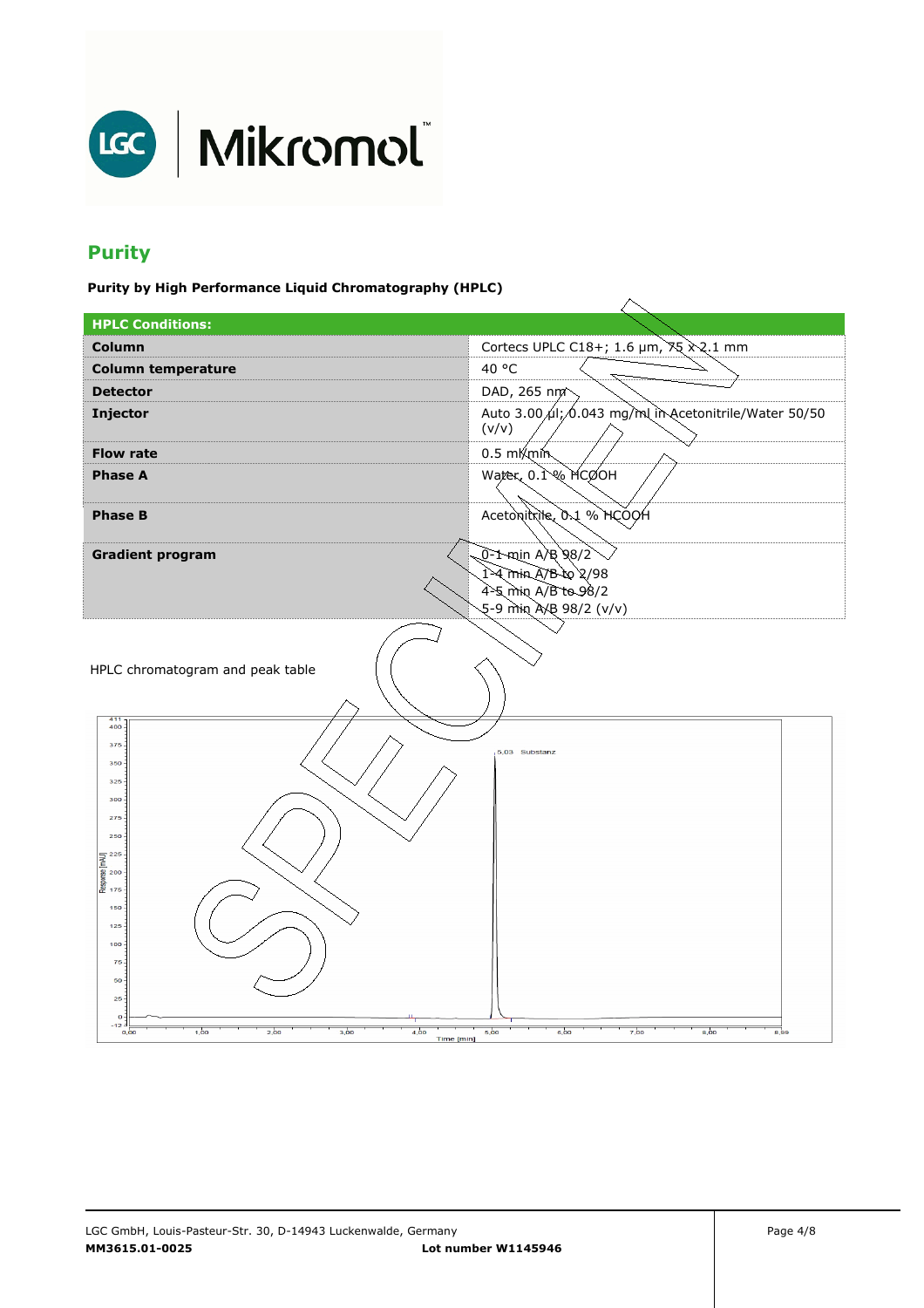

| Area percent report - sorted by signal |                       |         |        |
|----------------------------------------|-----------------------|---------|--------|
| PK#                                    | <b>Retention time</b> | Area    | Area % |
|                                        | 3.888                 | 0.0025  | 0.01   |
|                                        | 5.035                 | 16.7386 | 99.99  |
| <b>Totals</b>                          |                       | 16.7411 | 100.00 |

The content of the analyte was determined as ratio of the peak area of the analyte and the cumulative areas of the purities, added up to 100 %. System peaks were ignored in calculation.

| Result $(n = 3)$                                                 | 99.99 %; $U = 0.18\%$                                                  |  |  |
|------------------------------------------------------------------|------------------------------------------------------------------------|--|--|
| <b>Volatile content</b>                                          |                                                                        |  |  |
| <b>Water content</b>                                             |                                                                        |  |  |
| <b>Method</b>                                                    | Karl Fischer titration                                                 |  |  |
| <b>Result</b> $(n = 3)$                                          | 0.05 %*; $\text{SD} = 0.01$ %                                          |  |  |
| *not accredited testing method                                   |                                                                        |  |  |
| <b>Residual solvents</b>                                         |                                                                        |  |  |
| <b>Method</b>                                                    | $4$ H $\not\in$ NMR                                                    |  |  |
| <b>Result</b> $(n = 1)$                                          | No significant amounts of residual solvents were detected (< 0.05 %).* |  |  |
| *not accredited testing method                                   |                                                                        |  |  |
| <b>Inorganic residues</b>                                        |                                                                        |  |  |
| <b>Method:</b><br>Elementary analysis                            |                                                                        |  |  |
| Inorganic residues can be excluded by elementary analysis (CHN). |                                                                        |  |  |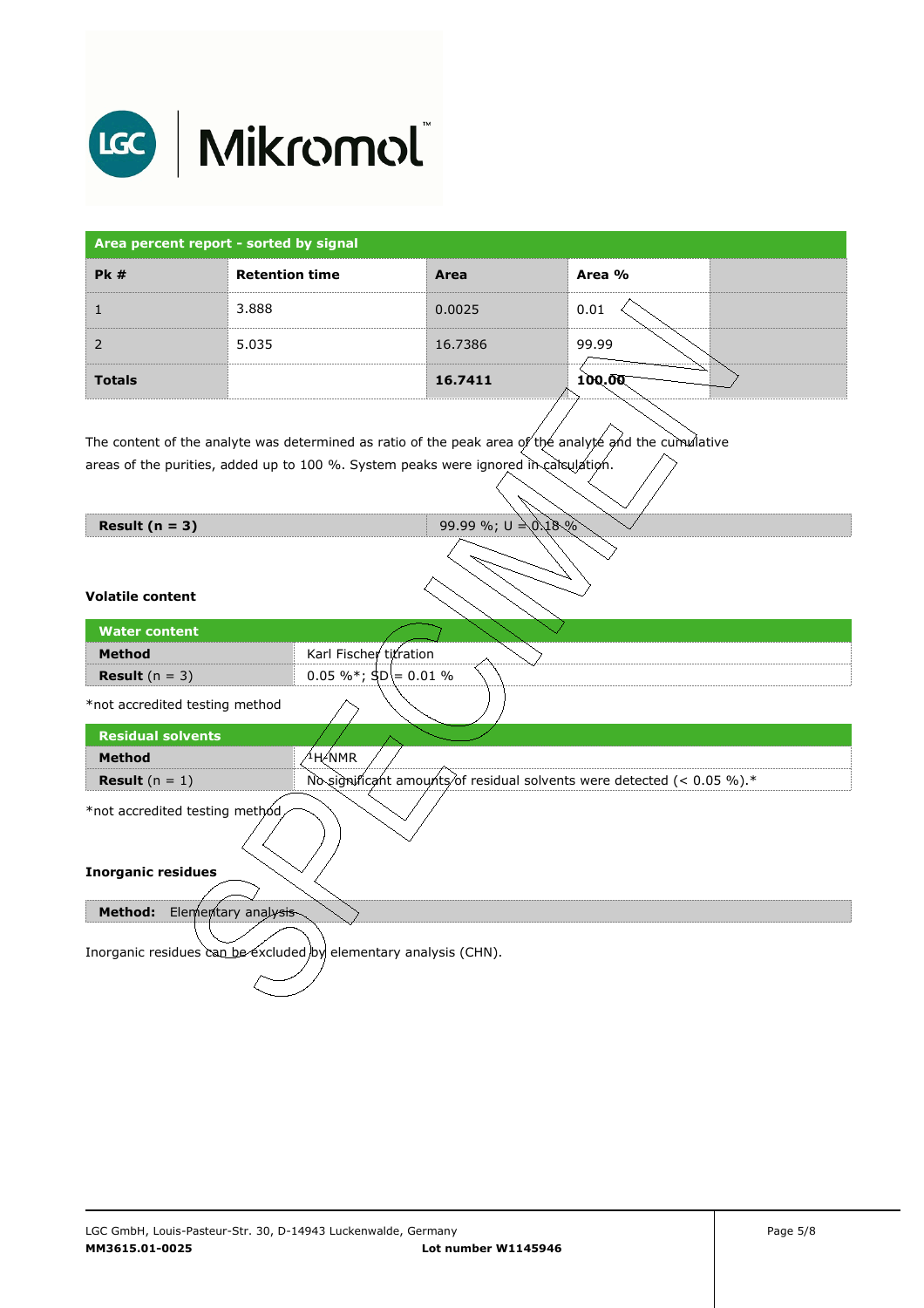

# **Identity**

The identity is assessed by ISO/IEC 17025 accredited testing methods.

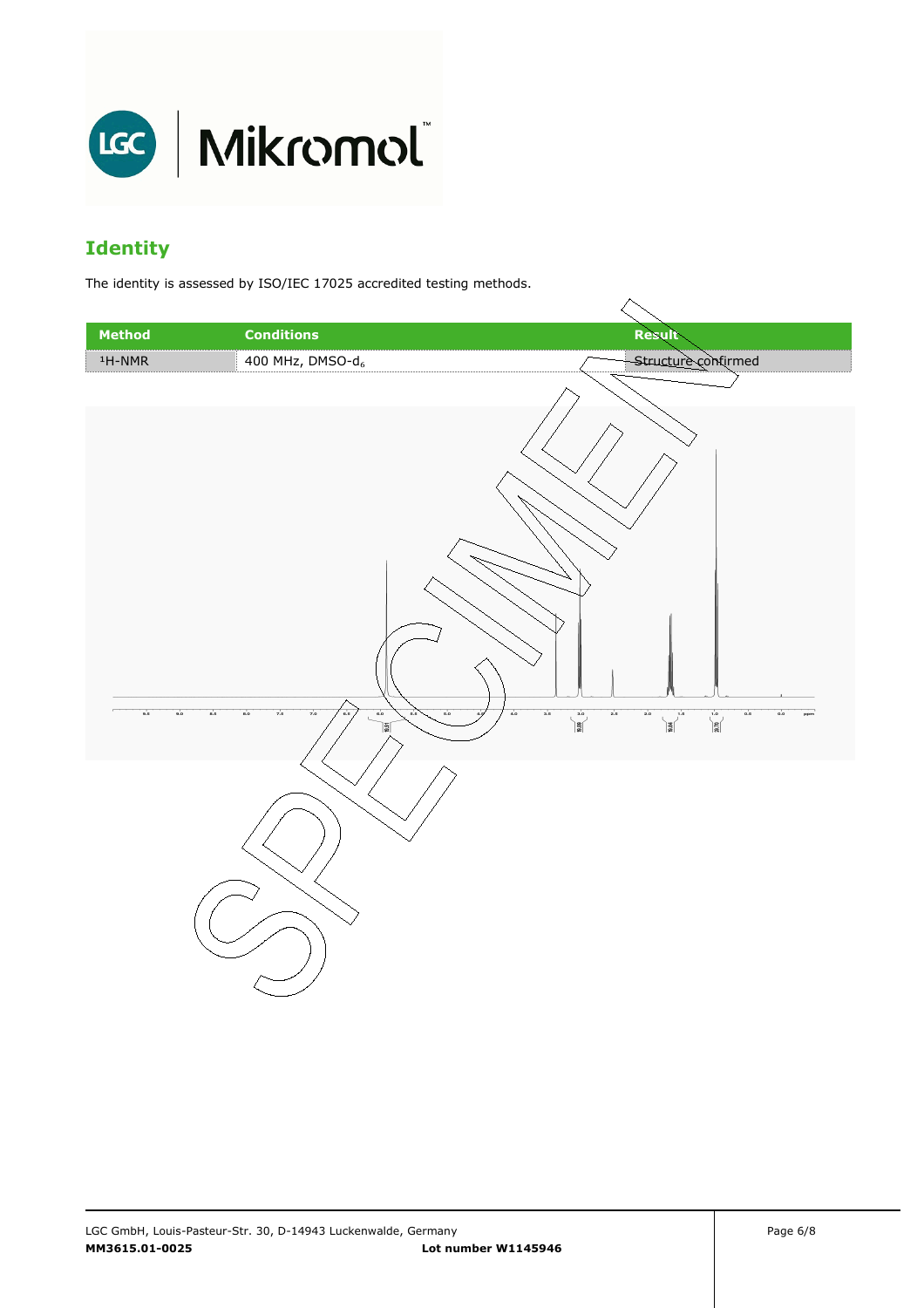